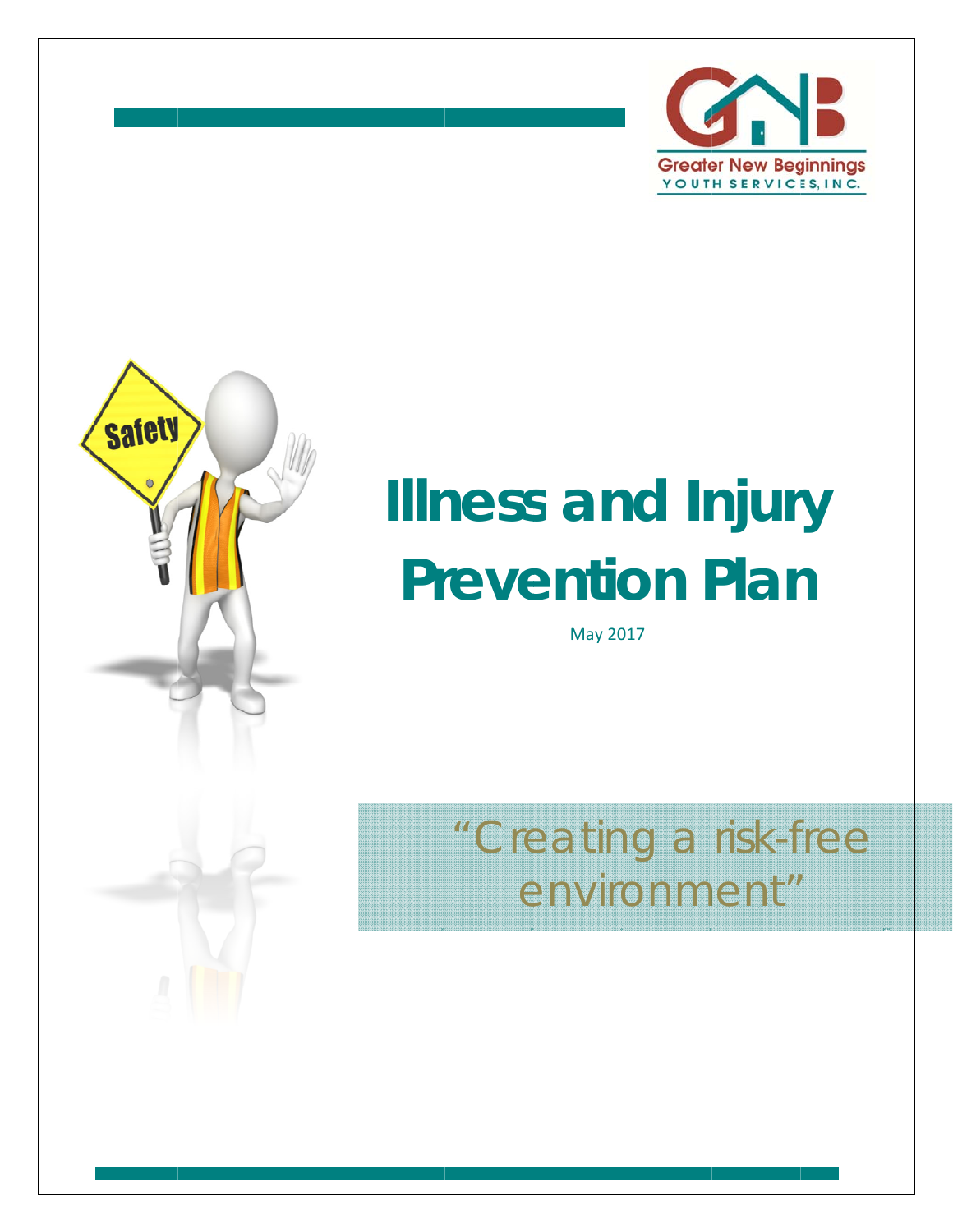## **Table of Contents**

| $\mathbf{L}$ |  |  |
|--------------|--|--|
| II.          |  |  |
| III.         |  |  |
| IV.          |  |  |
| V.           |  |  |
| VI.          |  |  |
| VII.         |  |  |
| VIII.        |  |  |
| IX.          |  |  |
| Χ.           |  |  |
| Exhibits:    |  |  |
| Attachment A |  |  |
| Attachment B |  |  |
| Attachment C |  |  |
| Attachment D |  |  |
| Attachment E |  |  |
| Attachment F |  |  |
| Attachment G |  |  |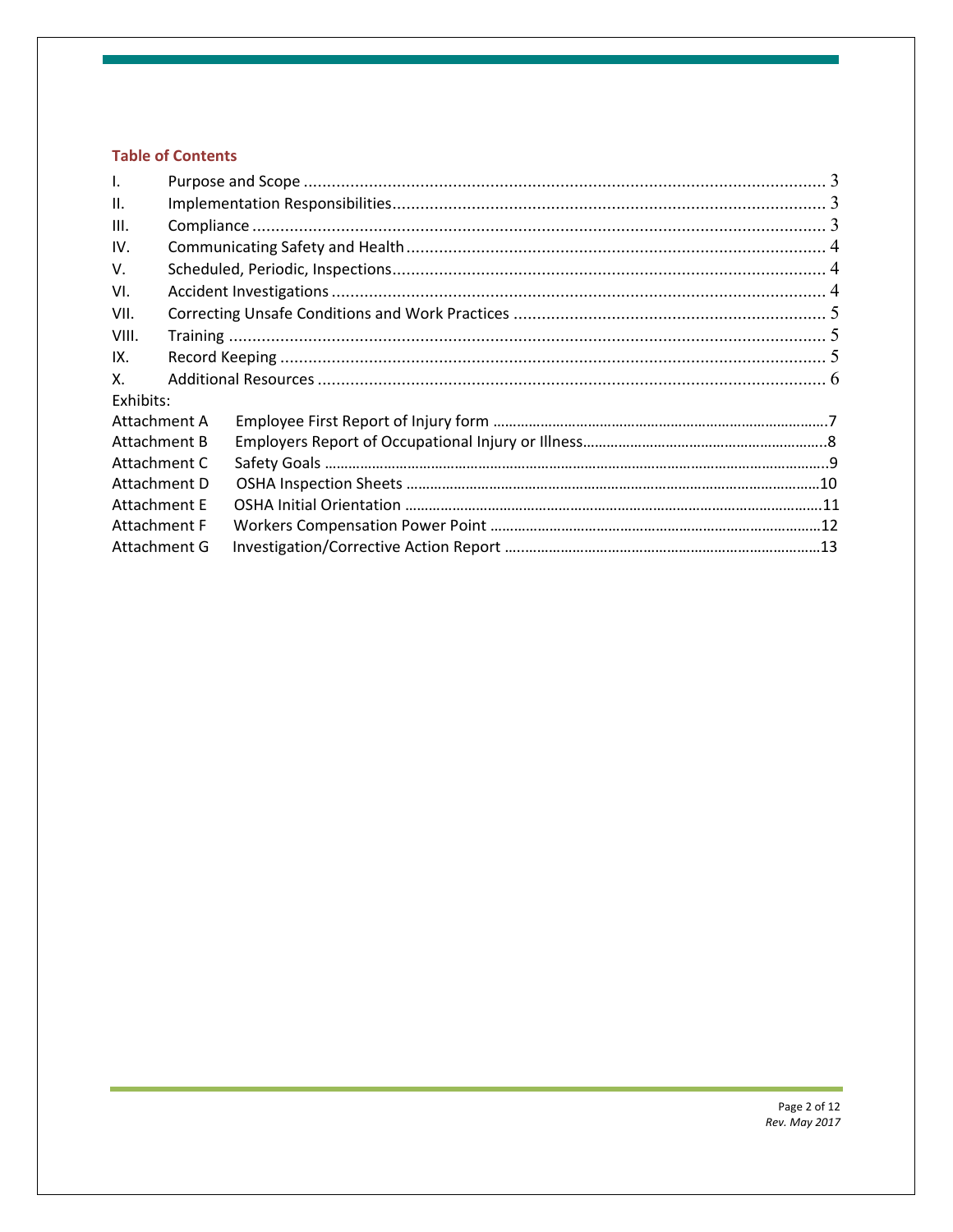#### **I. Purpose and Scope**

*Per the California Code of Regulations, Title 8, Section 3203*, we have adopted this Injury and Illness Prevention Program (IIPP), which describes specific requirements for program responsibility, compliance, communications, hazard assessment, accident exposure investigations, hazard correction, training, and recordkeeping. Our Injury and Illness Prevention Program (IIPP) will maintain a safe and healthful working environment and comply with California Code of Regulations, Title 8, Section 3203.

The Injury & Illness Prevention Program shall:

- 1. Provide procedures for identifying and evaluating hazards and unsafe conditions;
- 2. Establish procedures for correcting hazards and unsafe conditions;
- 3. Ensure communication with employees regarding health and safety matters and how to report hazards;
- 4. Provide employee training programs;
- 5. Develop compliance strategies;
- 6. Maintain documentation for health and safety programs; and
- 7. Identify a person or persons with authority and responsibility for implementing the program

#### **II. Implementation Responsibilities**

We are committed to maintaining a safe and healthy environment for our staff, residents, contractors and visitors. To achieve this goal, we have implemented this Safety Program designed to prevent injuries, accidents and illness at our program locations. A complete copy of this program is maintained at our office in Oakland (1625 Filbert Street, Oakland, CA 94607). A copy of this program is provided to each employee upon hire and a copy can be found on the employee section of Greater New Beginnings' (GNB) website.

The ultimate responsibility for administering the Safety Program and for providing resources towards the goal of effective policies regarding environmental health and safety issues rests with the Executive Director. All employees are responsible for maintaining a safe and healthful work environment as well as doing everything possible to ensure the safety and health of the program participants. Responsibility for the implementation of the Safety Program is given to the Safety Coordinator who oversees all safety efforts and policies.

Since prevention of accidents is an objective affecting everyone in the organization and all of its activities, it will be a basic requirement that each employee make safety a priority of her/his actions. Staffs are expected to comply with all safety rules, policies and procedures as outlined in this program. In addition, all staff must immediately report all accidents, injuries, illness or "near misses" occurring at the facility or while on agency business. All unsafe conditions or hazards must be reported to the employee's supervisor or Executive Director/Program Administrator. Such reports may be made anonymously. Failure of any staff or contractor to comply with the safety responsibilities as outlined in this document may result in disciplinary action up to and including termination.

#### **II. Compliance**

We strive to ensure that all staff and contractors comply with safe and healthy work practices. The Executive Director in collaboration with Safety Coordinator is responsible for establishing and maintaining sound health and safety practices. To ensure compliance, staffs are:

 Recognized for following safe and healthful work practices (rewarding safe acts & meeting established safety goals)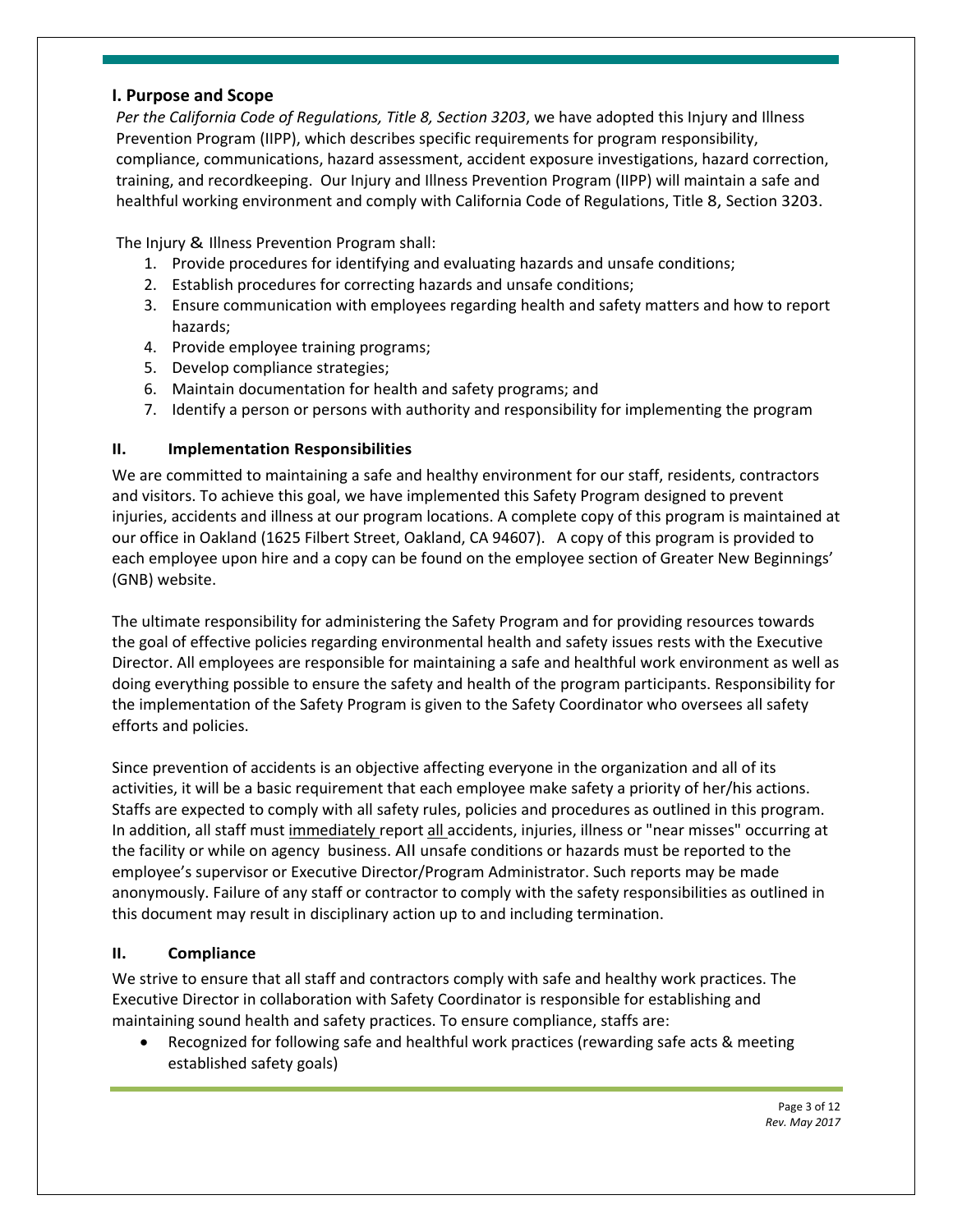- Encouraged to participate in training and retraining, as necessary or required;
- Held accountable for performing the duties of their job in a manner that demonstrates an awareness of the requirements for health and safety;
- Required to participate in completing Hazard Assessments
- Asked to report a safety concerns

## **III. Communicating Safety and Health**

In order to create a culture of safety Greater New Beginnings will:

- Develop Environmental Hazard Awareness and Safety Goals (During staff training session at the beginning of each fiscal year, all staff will participate in developing a list of specific environmental hazards and the safety goals necessary to eliminate or mitigate those hazards. When completed, these lists (together with the related accident equation) will be printed and posted to serve as a continual reminder of the commitment made by the staff to safety management. These lists are to be reviewed during the Board of Director's annual retreat).
- Encourage staff to report hazards and offer Anonymous Notification Procedures: Our system of anonymous notification allows staffs who wish to inform the organization of the work hazards may do so anonymously by sending a written notification to the Safety Coordinator or Executive Director/Program Administrator. The Safety Coordinator will investigate all such reports in a prompt and thorough manner.
- Post safety and or health information on a regular basis.
- Include a general safety training in the initial orientation of staff and contractors.

## **IV. Scheduled, Periodic, Inspections**

Greater New Beginnings conducts periodic safety and health inspections. These inspections will be performed monthly and quarterly. The purpose of these inspections is twofold: ensure all identified hazards are corrected or controlled and to identify, correct and control any new hazards that have arisen in the workplace. The Safety Inspection Report Form will be utilized for these inspections.

These inspections will be performed by the Safety Coordinator, or designated staff. All inspection findings and recommendations will be communicated to staff utilizing one of the methods outlined in Section II.

Additional inspections will be required under the following circumstances:

- Whenever new substances, processes, procedures, or equipment are introduced to the work place that represents an occupational safety and health hazard
- Whenever the employer is made aware of a new or previously unrecognized hazard
- As a routine part of every accident investigation.

#### **V. Accident Investigations**

- 1. All injuries, illness or near misses occurring to staff or residents as a result of association with our organization will be investigated by the Safety Coordinator/Program Administrator within 24 hours of the incident.
- 2. An Employee First Report of Injury form **(See Attachment A)**will be completed by the employee within 24 hours and sent to the Executive Director or Executive Assistant. If the employee is unable to complete the form the supervisor will complete the form for the employee.
- 3. The Executive Assistant will complete the OSHA injury form and submit to the Workers Compensation carrier.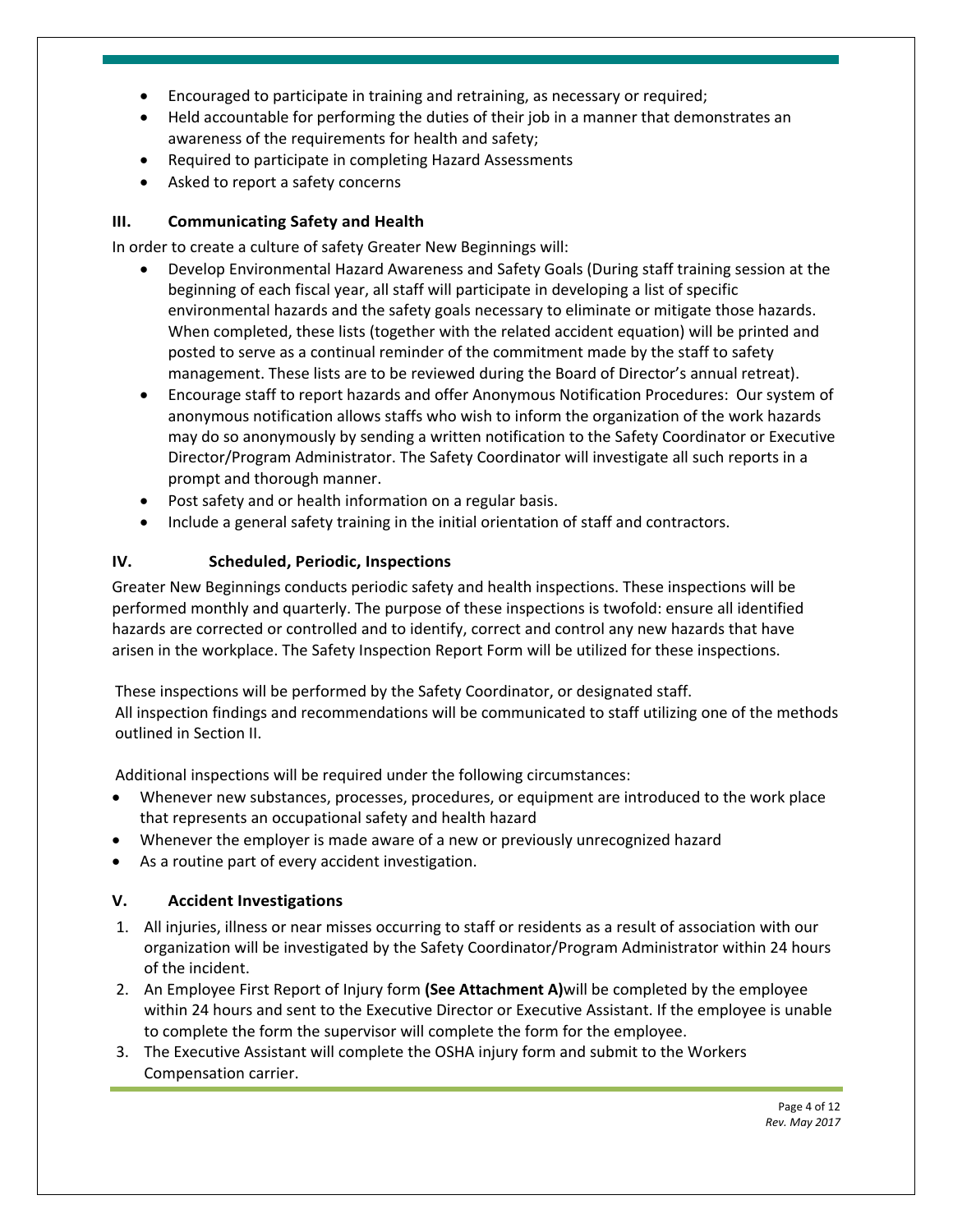- 4. The Executive Assistant (EA) will be responsible or managing the WC case until closure. The EA will work with the medical personnel and management staff to get the employee back to work as soon as possible.
- 5. Accident investigation findings and recommendations will be communicated to the staff utilizing one of the methods outlined in Section IV.

## **VI. Correcting Unsafe Conditions and Work Practices**

GNB will respond to new workplace safety and health concerns as soon as they are discovered. All hazards will be corrected, controlled or abated in a timely manner based on the severity of the hazard. Any hazard which poses an imminent risk of harm to employees, contractors or residents will be corrected immediately. Serious hazards (those which may potentially cause harm to employees or participants) will be corrected as soon as feasible within 15 days. All other hazards will be corrected as soon as feasible within 30 days. If for any reason these time requirements cannot be met, all exposed employees and attendees will be notified. The Program Director will set a target date for correction of any hazards that cannot be abated immediately.

## **VII. Training**

Awareness of potential health and safety hazards, as well as knowledge of how to control such hazards is critical to preventing injuries, illness accidents and maintaining a safe and healthful work environment.GNB is committed to teaching staff and contractors safe and healthy work practices. To achieve this goal, we provide training to employees on general safety procedures and on any specific procedures for related to specific job responsibilities. Our general safety training upon hire includes: general safety practices, fire safety, accidents & injuries (including documentation), emergency disaster protocols, use of protective equipment, back safety, lifting and transferring, material safety data sheets, workplace violence, Universal precautions (including hand washing), driver safety, and review of the Illness and Injury Prevention Program.

Training occurs:

- Upon hire
- Whenever an employee is given a new job assignment for which training has not previously been provided
- Whenever new substances, processes, procedures or equipment which represent a new hazard are introduced into the workplace
- Whenever we are made aware of a new or previously unrecognized hazard
- Whenever the Safety Coordinator or any staff believes additional training is necessary

## **VIII. Crisis Prevention Intervention**

All staff working with residents are certified in Crisis Prevention Intervention (CPI) within 60 days of hire. The certification covers a verbal de-escalation process, assists staff in protecting themselves from physical harm and allows staff to restrain residents appropriately if necessary and outlined in their needs and services plan. Please see information about **CPI in Attachment D.**

## **IX. Record Keeping**

All training is documented using sign in sheets, which the trainer and staff sign. This documentation will be retained for five years.

> Page 5 of 12 *Rev. May 2017*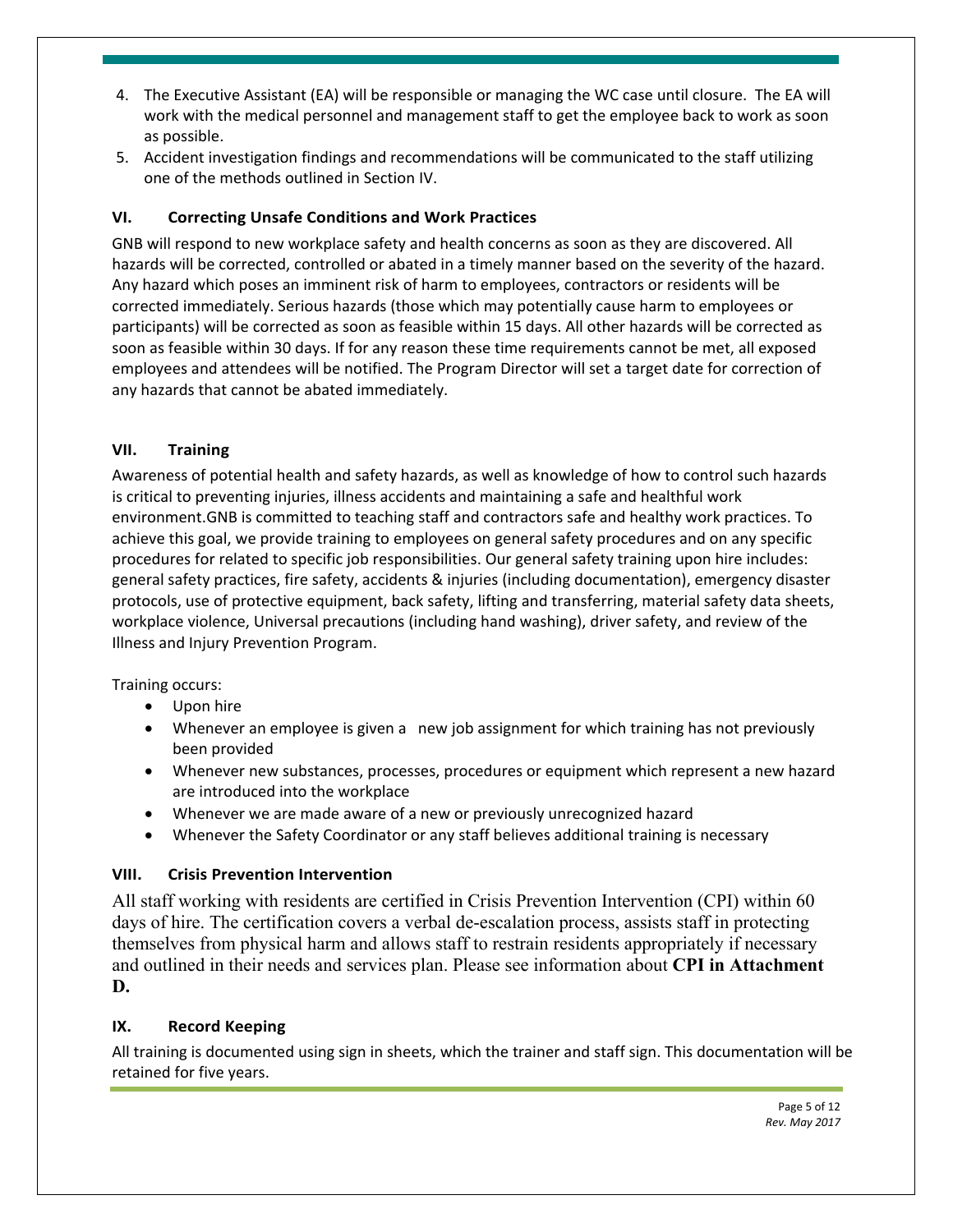#### **X. Additional Resources**

Local Agencies:

- Alameda County Public Health Department
- Chamber of Commerce
- Alameda County Voluntary Organizations Acting in Disaster (AlCoVOID)

State Agencies:

- California Division of Occupational Safety and Health (Cal/OSHA)
- Governor's Office of Emergency Services
- California Environmental Protection Agency
- California Air Resources Board
- California Integrated Waste Management Board
- California Office of Environmental Health Hazard Assessment

Federal Agencies:

- Environmental Protection Agency
- Code of Federal Regulations
- Occupational Safety and Health Administration
- Centers for Disease Control and Prevention
- National Institute for Occupational Health and Safety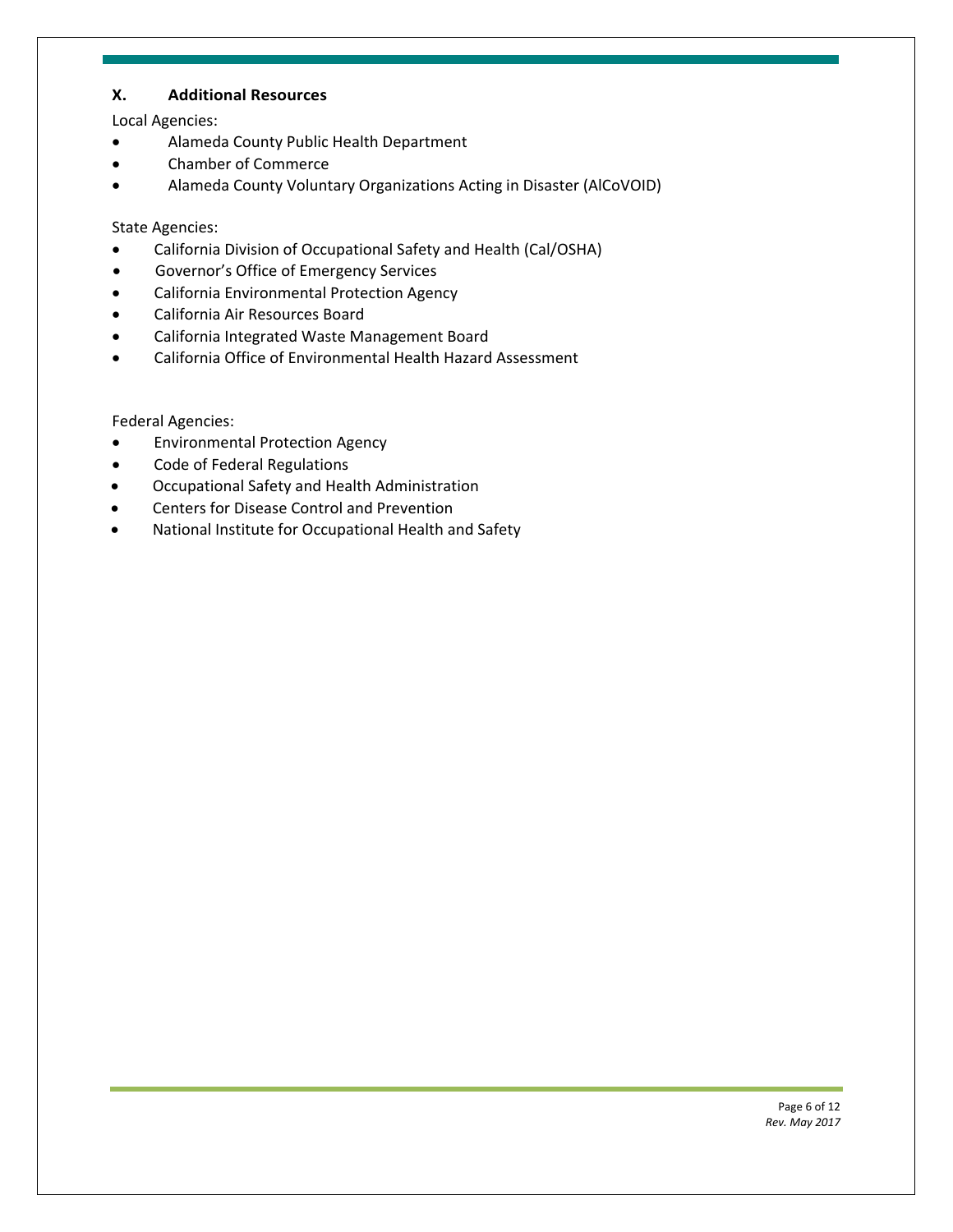# **Attachment A: Employee First Report of Injury**

| <b>ACCIDENT/INJURY EMPLOYEE FIRST REPORT</b> |           |                  |                                                                               |                                                     |                                                                                                                    |
|----------------------------------------------|-----------|------------------|-------------------------------------------------------------------------------|-----------------------------------------------------|--------------------------------------------------------------------------------------------------------------------|
| <b>Employee Name</b>                         |           |                  | <b>Employee Phone Number</b>                                                  |                                                     | <b>Employee Department</b>                                                                                         |
|                                              |           |                  |                                                                               |                                                     |                                                                                                                    |
| Date of accident/injury                      |           |                  | Time of accident/injury                                                       |                                                     | Location of accident/injury                                                                                        |
|                                              |           |                  |                                                                               |                                                     |                                                                                                                    |
|                                              |           |                  |                                                                               |                                                     |                                                                                                                    |
| Print names of witnesses                     |           |                  |                                                                               | <b>WITNESSES</b><br>Witness phone numbers           |                                                                                                                    |
|                                              |           |                  |                                                                               |                                                     |                                                                                                                    |
|                                              |           |                  |                                                                               |                                                     |                                                                                                                    |
|                                              |           |                  |                                                                               |                                                     |                                                                                                                    |
|                                              |           |                  |                                                                               |                                                     |                                                                                                                    |
|                                              |           |                  |                                                                               | Witness Statement (use back of form for statements) |                                                                                                                    |
|                                              |           |                  |                                                                               | <b>ACCIDENT /INJURY (v off answer)</b>              |                                                                                                                    |
| Was first aid given?                         |           |                  |                                                                               |                                                     |                                                                                                                    |
| Yes                                          | No        | If yes, by whom? |                                                                               |                                                     |                                                                                                                    |
| Was Employee hospitalized?                   |           |                  |                                                                               |                                                     |                                                                                                                    |
| Yes                                          | <b>No</b> |                  | If yes, physician name & hospital                                             |                                                     |                                                                                                                    |
| List nature and extent of injuries:          |           |                  |                                                                               |                                                     |                                                                                                                    |
|                                              |           |                  |                                                                               |                                                     |                                                                                                                    |
|                                              |           |                  |                                                                               |                                                     |                                                                                                                    |
| How did accident/injury occur?               |           |                  |                                                                               |                                                     |                                                                                                                    |
|                                              |           |                  |                                                                               |                                                     |                                                                                                                    |
|                                              |           |                  |                                                                               |                                                     |                                                                                                                    |
|                                              |           |                  |                                                                               |                                                     |                                                                                                                    |
|                                              |           |                  |                                                                               |                                                     |                                                                                                                    |
|                                              |           |                  |                                                                               |                                                     |                                                                                                                    |
|                                              |           |                  |                                                                               |                                                     |                                                                                                                    |
|                                              |           |                  |                                                                               |                                                     |                                                                                                                    |
|                                              |           |                  | What activity was being conducted at the time of the accident/injury?         |                                                     |                                                                                                                    |
|                                              |           |                  |                                                                               |                                                     |                                                                                                                    |
|                                              |           |                  |                                                                               |                                                     |                                                                                                                    |
|                                              |           |                  |                                                                               |                                                     |                                                                                                                    |
|                                              |           |                  | Describe any conditions, methods or practices related to the accident/injury. |                                                     |                                                                                                                    |
|                                              |           |                  |                                                                               |                                                     |                                                                                                                    |
|                                              |           |                  |                                                                               | <b>STATEMENT APPROVALS</b>                          |                                                                                                                    |
| Print Employee Name                          |           |                  | Employee Signature                                                            |                                                     | Date                                                                                                               |
|                                              |           |                  |                                                                               |                                                     |                                                                                                                    |
|                                              |           |                  |                                                                               |                                                     |                                                                                                                    |
| Print Supervisor Name                        |           |                  | Supervisor Signature                                                          |                                                     | Date                                                                                                               |
|                                              |           |                  |                                                                               |                                                     |                                                                                                                    |
|                                              |           |                  |                                                                               |                                                     |                                                                                                                    |
|                                              |           |                  |                                                                               |                                                     | Note: Employee & Manager must complete report within 24 hours of accident/injury and fax to HR, at 1-866-534-6639. |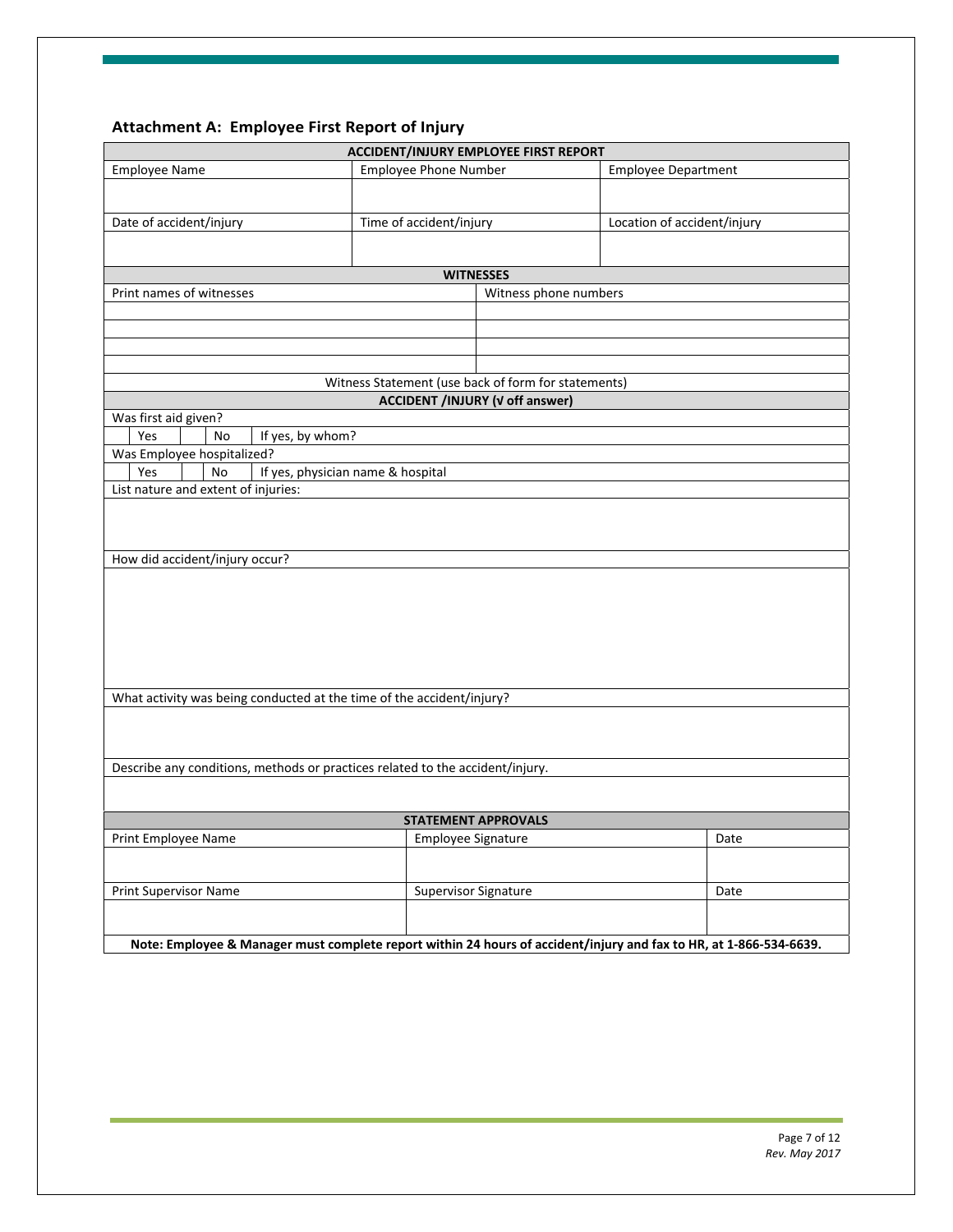**Attachment B: Employers Report of Occupational Illness or Injury**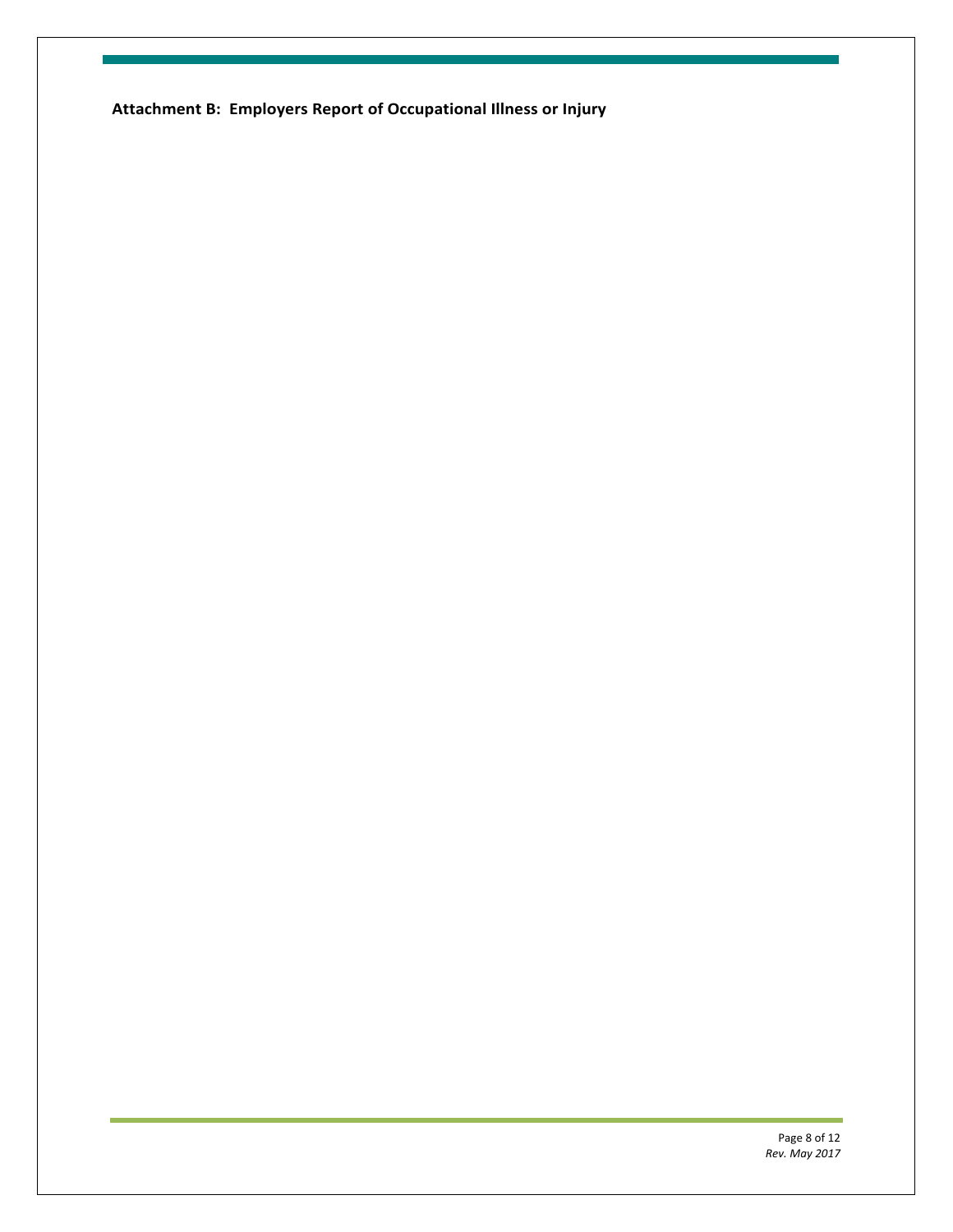# **Attachment C: Safety Goals(February 2017 to June 2018)**

| Goal                                              | <b>Target Date</b> |
|---------------------------------------------------|--------------------|
| Provide Emergency Disaster Training to all staff  | May 2017           |
| Develop an Emergency Disaster Plan for the        | September 2017     |
| Facility                                          |                    |
| Ensure all staff and residents are trained in the | October 2017       |
| <b>Emergency Disaster Plan</b>                    |                    |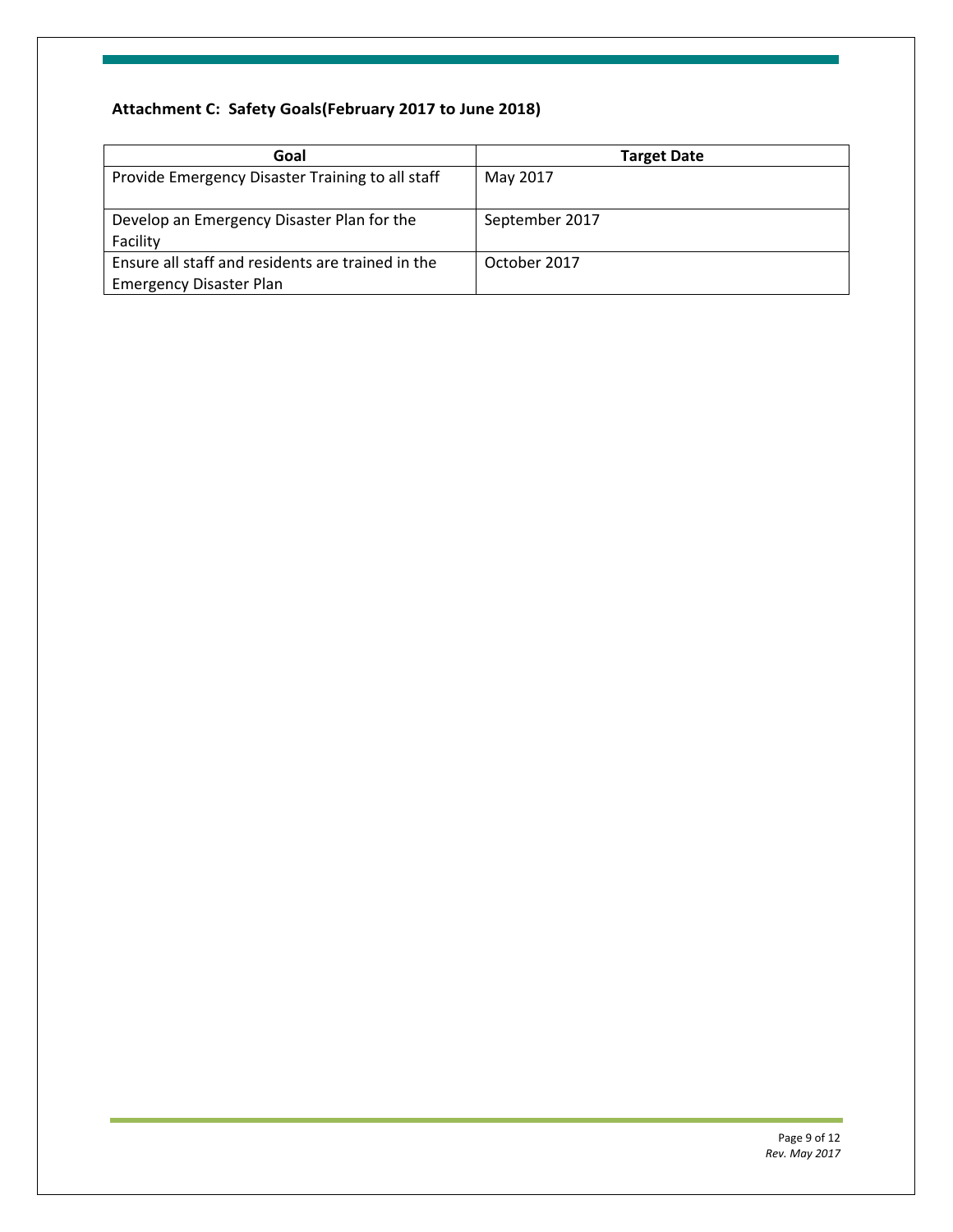**Attachment D: OSHA Inspection Sheets**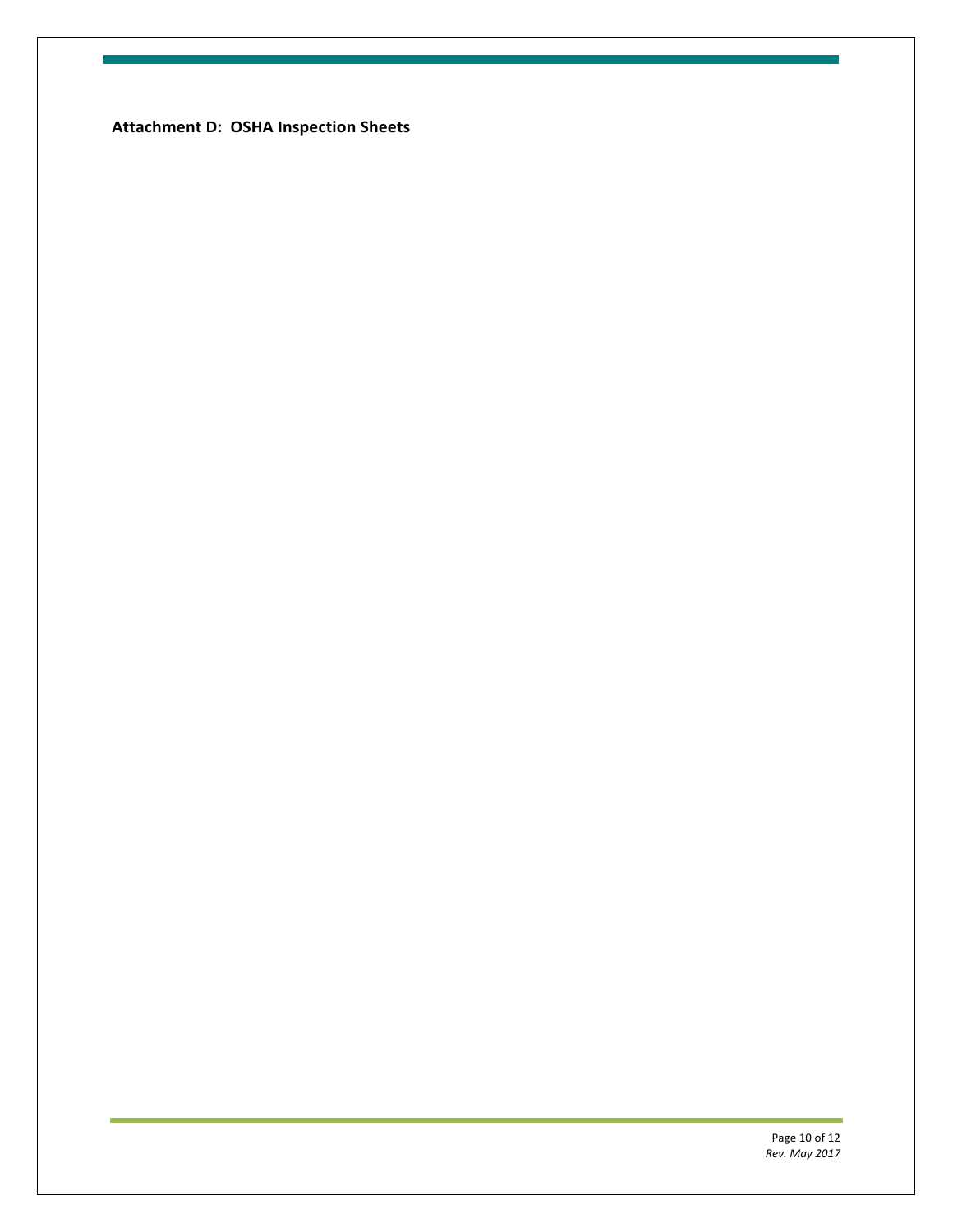**Attachment E: OSHA Initial Orientation**